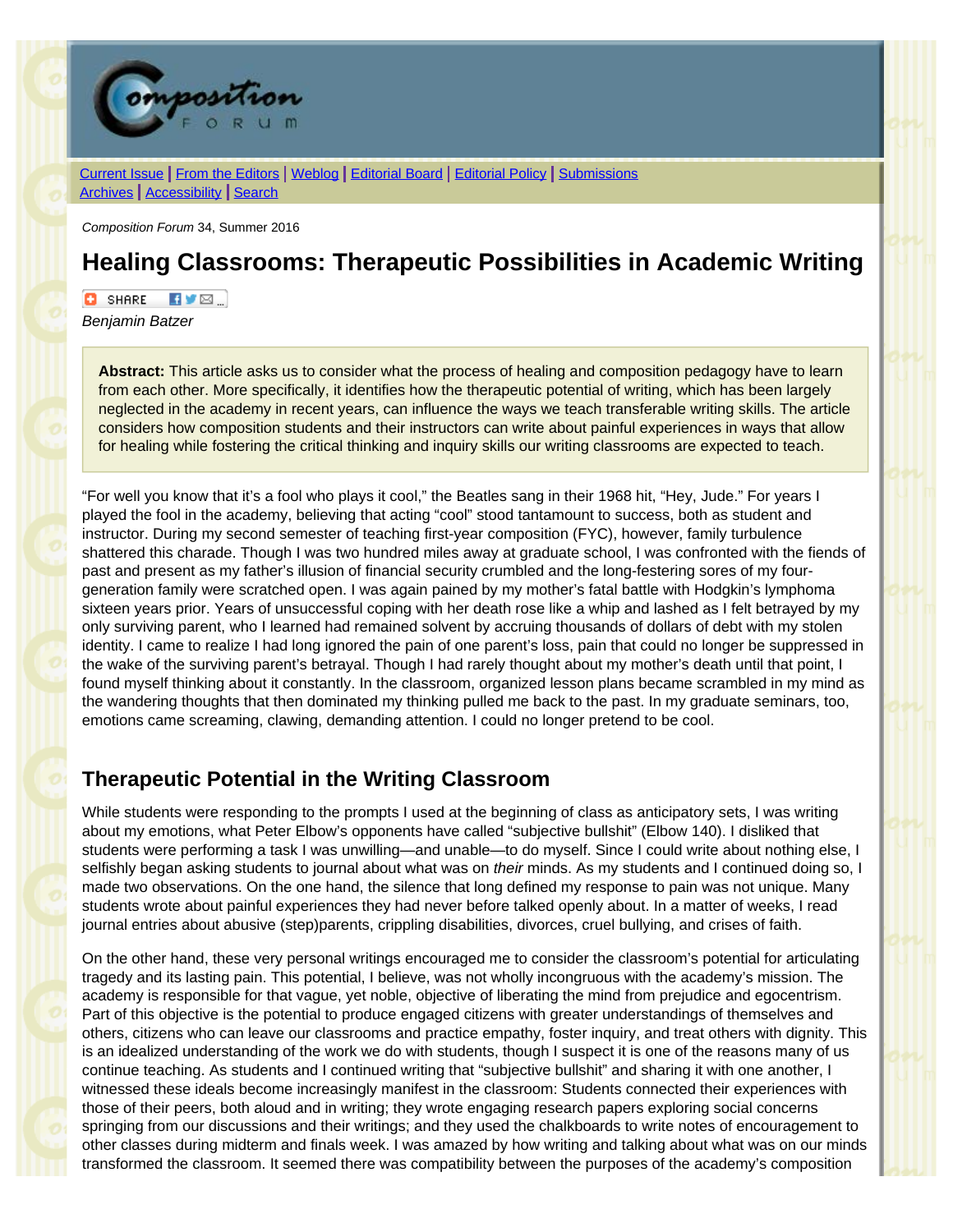classroom and the process of healing I believe this writing facilitated.

Before proceeding further, however, a necessary question confronts us: What do we mean when talking about trauma and healing? In her widely-read *Trauma and Recovery*, Judith Herman says, "At the moment of trauma, the victim is rendered helpless by overwhelming force," arguing that trauma can be defined as any event in which one is forced to respond to "the extremities of helplessness and terror" (33). After the trauma is over, one continues to experience psychological responses like hyperarousal, in which the victim constantly fears the danger will return (35). Intrusion occurs when trauma is relived in the mind, and the body's sympathetic nervous system is constantly aroused (37-39), sometimes leading to constriction, after which the victim is finally rendered unable to cope with her pain (42). Marian MacCurdy defines trauma somewhat differently, saying it refers to the lasting emotional effects of a situation that has indelibly marked us, producing emotionally-charged "images [that] are hard to verbalize because they are locked into a part of the brain that is preverbal" (162). Whereas Herman argues that the term trauma refers to an actual event, MacCurdy suggests trauma should more properly be understood as the process of a painful event continuing to impinge on our lives through the images it has imprinted in the brain. Both are similar in arguing trauma is intrinsically linked to contiguity, to the way in which an event continues to touch our lives and thinking. In fact, part of trauma's potency derives from how our brains process and sustain these painful episodes, locking them in the nonverbal hippocampus and amygdala of the brain's deep limbic system. Here they are frequently stored as images, linked to sense perceptions, and detached from the emotional responses they produce. These traumas remain in our experiences and identities but not in our dialogues, forever touching us while nevertheless remaining beyond simple articulation.

Herman rejects the notion that healing from trauma is possible (211), preferring to understand coping as a process of recovering. For Herman, recovering occurs as the victim slowly feels empowered again (133), remembers a trauma and describes it in detail (175), and reconnects with the "ordinary life" of a human community (155). Though it is true that healing is rarely possible in a totalizing way, we can understand Herman's notion of recovery as the ongoing process of healing. Therapeutic coping, which allows us to regain power and escape the isolation of suffering, facilitates recovery (i.e., healing as process). Understanding recovery as a process calls attention to the fact that healing is never ending, that certain wounds will always be with us in some lasting way, even if we can learn to live with them.

In my class, students and I experienced such an ongoing process as our writing allowed us to articulate events we had long ignored. We were also establishing a classroom community that fostered empathy and inquiry into more global concerns, both as these concerns related to our own experiences and those around us. Broadly speaking, I wanted to consider what the process of healing and composition pedagogy had to learn from each other. More specifically, I wanted to identify how the therapeutic potential of writing, which has been largely neglected in the academy in recent years, could influence the ways we teach transferrable writing skills. I soon learned this topic had already received much attention among psychologists, composition theorists, and educators. This paper focuses on my own personal encounter with therapeutic writing in the composition classroom. Traces of my narrative of pain and healing—drafted and shared in the classroom along with students' narratives—have resurfaced in this paper, which chronicles how my understanding of the classroom as a transformative space developed. Through writing with students about pain, I came to see my role as an educator as inextricably bound to the shared experience of empowerment and community-building at work in the composition classroom. In tracing one teacher's epistemological journey, this paper emphasizes precisely how powerful the writing classroom can be for everyone involved, particularly when writing becomes a vehicle for transforming one's pain into engagement.

Before considering what therapeutic writing can look like in the classroom, we must consider the central role audience plays. Taking ownership of one's pain and sharing it with others assumes a vulnerability on the writer's part. The admission of a painful past upsets, at least temporarily, power dynamics by giving the audience access to what has often been kept private. This confessional component, which often attends the writing about and sharing of one's pain, cannot be overlooked. The inherent vulnerability that arises when the private becomes public poses challenges for any writing-as-healing pedagogy. Work by feminist scholars, especially bell hooks and Wendy Ryden, has drawn attention to the unbalanced power relations at work in the classroom. Consequently, their work has important implications for considering how the power dynamics of a healing classroom can act.

In *Teaching to Transgress*, hooks considers the ways the classroom can become a space to "reinvent" the self" (3), as well as a site for "confrontation and conflict" (178). This possibility for growth and change arises from her paradigm of an "engaged pedagogy," which rests upon the teacher's deep interest in the personal experiences and lives of students (13). As a praxis, this model encourages an environment in which many voices constitute the classroom experience (19-21). Polyvocality, according to hooks, is what makes the classroom "a location of possibility" (207). Dialogism, by bringing a multiplicity of voices into the classroom space, requires that all participants become vulnerable. While confessing one's hurt to an audience requires vulnerability, if every member of the class,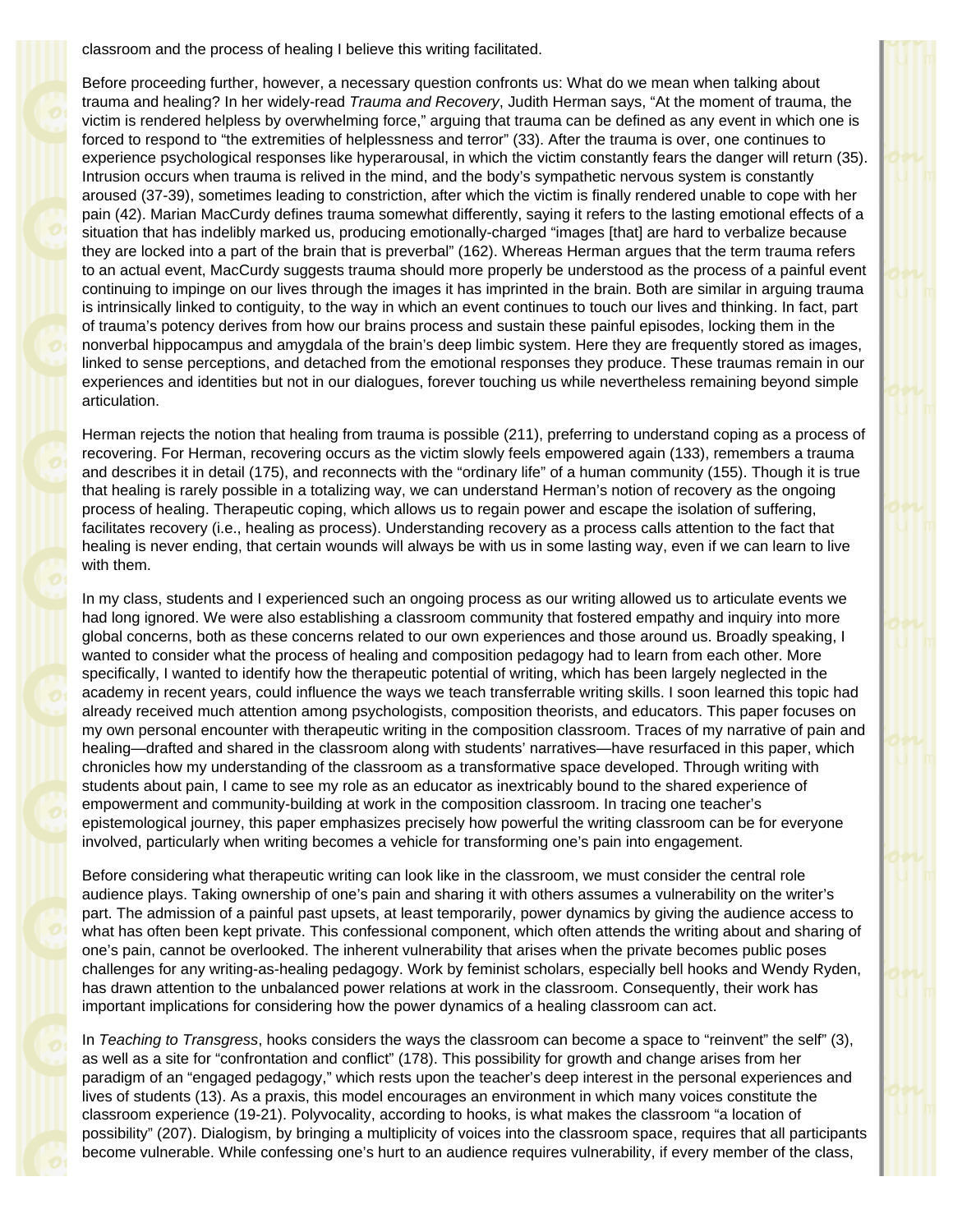including the teacher, confronts topics of a personal nature, all share a vulnerability. Shared vulnerability equalizes power dynamics in the classroom by requiring each member to be both writer and reader. It is a nearly simultaneous experience of being a vulnerable speaker as well as a privileged spectator. If we, like hooks, insist on a dialogic classroom that is truly driven by numerous voices, the threat of personal writing encouraging an imbalanced structure of power is less likely.

Very similarly, Ryden also insists the classroom should be a dialogic space. For her, writing is therapeutic because it is a "public exchange based on recognition" (239). Allowing writing to become therapeutic, she argues, relies upon reconceiving the role audience plays. Rather than putting responsibility for meaning-making on the writer, Ryden says, "The ethical audience is obligated to try to understand, or recognize, the rhetors and their discourse" (252). Both of these tasks, I believe, resonate with the healing process. Empowerment certainly requires more than "the expunging of negative emotions" (Ryden 239). It also requires the nurturing of self-worth and agency, a task both teacher and students must share in a healing classroom. This collaboration is implied in Ryden's other concern with the "ethical audience." An audience that is actively concerned with understanding fellow writers is integral to community-building and the employment of empathy required in the community. Implied in Ryden's argument is that the writer's story, or the painful confession that makes her vulnerable, becomes everyone's story if the audience "assumes responsibility for meaning-making through rhetorical listening and cathartic recognition" (259). Though I am not in complete agreement with Ryden's insistence that the audience must take on the meaning-making process, which should ultimately fall to writers if their work is to be therapeutic, I do believe that the audience's active attempts to understand another writer's experiences is integral. A shared production of insight into others' lives builds community and further reduces the likelihood of personal writing privileging the listener as more powerful than the writer.

hooks and Ryden help us understand the knotty relationship between classroom community and the therapeutic experience. Community is, as Herman notes, central to the experience of healing, so that relationship becomes particularly compelling for this discussion. If healing is to occur through a regained sense of belonging, the classroom must be a space where as many students as possible feel empowered. As Margaret Price reminds us, no environment is completely safe for everyone, so we must strive to sustain classrooms that are safe for the largest possible number of students (100-101). By encouraging dialogism and empathetic listening, though, as hooks and Ryden advocate, we make the classroom a space where equal power relations and community-building, if not guaranteed, are at least possible.

In encouraging a strong classroom community, teachers lay the groundwork for recognizing, articulating, and confronting pain. Though I am not supposing that every student who walks into the classroom is traumatized, I do believe all of us have painful experiences that, as Herman and MacCurdy note, continue to touch us in some way. Not all students will write about pain (or even their emotions) if given the chance, nor should they if they find it uncomfortable. We must remember the therapeutic nature of the classroom is only one of many possibilities. The pedagogical design that follows understands healing as one possibility, as one way of framing the composition classroom by allowing students to write in certain self-exploring ways.

Though not all students write about trauma, all of my students have much to say when asked to write about something that is bothering them. While some topics are more emotional than others, all students deserve the opportunity to write about what is on their minds, even if it seems trivial to their instructors. In fact, instructors should stress that all topics are meaningful, because as Louise DeSalvo notes, those who write about pain can frequently believe their observations are "insignificant" (125).

If we compare one of my student's writings about trauma with my own, we can see how easily writing-as-healing can be dismissed, even before it starts. One student who chose to journal about her boyfriend every class was, in my mind, suspect of writing about the insignificant. Similarly, someone reading my own work might have found my impersonal, third-person story about a five-year-old boy playing and merrymaking at his mother's funeral equally inconsequential. Like the student, though, my writings were an attempt to work through, and perhaps better understand, why one image so persistently haunted my thinking. As the student's writings continued, it became apparent that her boyfriend had supported her years before when her father had abandoned the family. As a firstyear student, she was away from this supportive figure for the first time. Through her writings, she eventually confronted her father's leaving and examined how specific relationships in her life had been influenced by his actions. Meanwhile, my writings pointed to a gnawing fear that I had not mourned my mother's death adequately, both during the funeral and in subsequent years. My fear, in its illogic, ignored the reality that at five years old I might not have been capable of understanding the complexity of a parent's death. While the student's writing facilitated a change in understanding, my writing could not move beyond the conviction that my father's betrayal was some type of cosmic justice for my having been a child who had not adequately grieved his mother's death. One parent's betrayal, in other words, was what a child who betrayed the other parent deserved.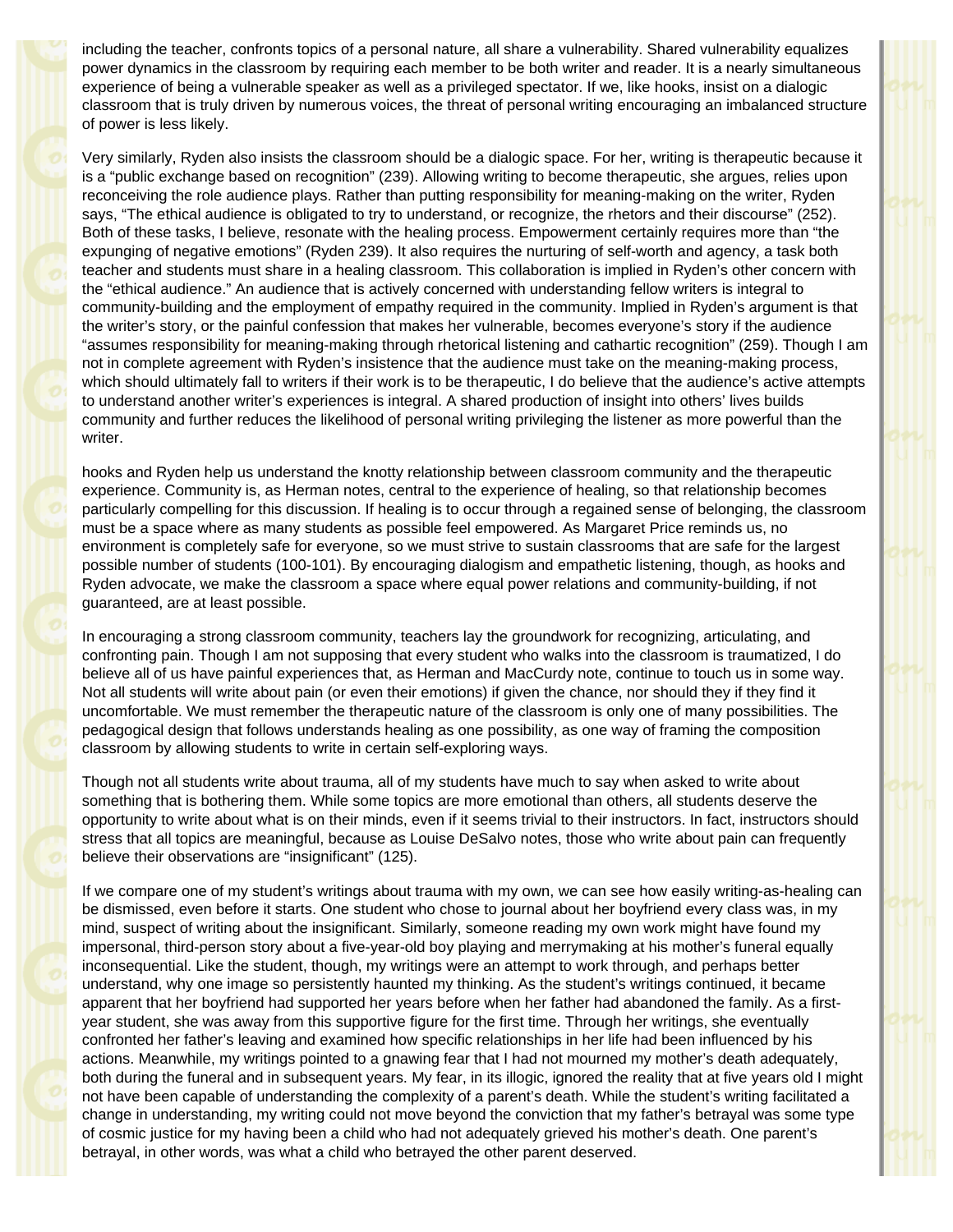Such examples serve to illustrate that as instructors we must strive to remember it is only through allowing students to write about what is central to their experience—no matter our opinion of those experiences—that the therapeutic potential of writing emerges. A claim like this, of course, reverberates with the expressivist model that dominated composition studies in the 1960s and reached its zenith with the 1966 Dartmouth Seminar, a meeting of American and British writing scholars that "reasserted for U.S. teachers the value of the expressive model of writing" (Berlin 210). Expressivisim affirmed the personal-growth model as pedagogically valid, insisting students can learn to write by exploring what their own experiences teach them. James Moffett believed each student should "write about raw materials from his own experience" (12). By privileging individual experience, the expressivists argued, the classroom could become more democratic. Elbow insisted teachers should become learners themselves (vii), reading and writing beside students in a nonhierarchical classroom (77). Ken Macrorie wanted students to reject the notion that they were writing for teachers altogether, and understand themselves as the authentic audience (105). Privileging individual experience, which I advocate alongside these scholars, is contentious. As T. R. Johnson says, the biggest obstacle to teaching personal narratives based on experiences is the belief that it "render[s] the teacher largely irrelevant" (102). In writing beside students, though, the teacher becomes as actively involved as other class members, and is as much an active participant as anyone in the classroom's work. Moreover, encouraging students to write about their emotions and creating an environment that recognizes these writings requires a great deal of an instructor.

Before I explain the teacher's role in building such a classroom environment, I will discuss the important role writing can play in the lives of traumatized students. I offer the example of my student, whose writing journey took her from obsessive concentration on her boyfriend to active reflections on her many nonromantic relationships, to illustrate the possibilities in writing about emotionally-saturated experiences. The therapeutic potential of the writing classroom is particularly poignant on a micro-level like this, in a way that affects our students as individuals. To support this claim, I turn to research in psychology, which suggests that therapeutic writing has real benefits to mental and physical wellbeing.

To begin with, psychologist James Pennebaker observes that students who write about intense emotional concerns for fifteen minutes for four consecutive days are fifty percent less likely to visit their university's health center in the following six weeks than students who write about non-emotional topics for four days (*Writing to Heal* 33-34). Furthermore, Pennebaker traces how those who keep pain secretive have more health problems than those who talk about it, conversely arguing that exploratory writing increases immune functions, decreases blood pressure, and reduces symptomatic depression (*Secret Life* 127-129). Similarly, Shelly Harrell notes in *Surviving Sexual Violence*, a collection of articles examining the coping mechanisms of sexual abuse victims, that journaling aids emotional healing for many (329). Psychiatrist Susan Vaughan understands therapy as a student in a composition class, "furiously outlining a new idea for a chapter in her novel, with only enough time to capture the main shapes of the story as it is appearing in her mind's eye" (156). Though writing can clearly be a site of healing, the above should not suggest that I am advocating for therapizing students. We are not trained as therapists, nor is it our job as writing teachers to be therapists. What should be evident, though, is that the writing classroom has therapeutic potential in ways other classes might not.

Recalling Herman's notion of recovery, or healing as process, the therapeutic potential of the writing classroom is apparent when we look at how writing allows us to reclaim agency, while also facilitating incorporation in the community around us. The primary obstacle to this healing is the silence that defines and perpetuates trauma. Pennebaker argues that "traumas may be insidious because people cannot talk about them" (*Writing to Heal* 17), a conclusion Judith Harris shares in part: "Traumatized people are often caught in the double bind of calling attention to the existence of some secret while simultaneously trying to protect themselves by deflecting attention away from it" (21). As Harris later notes, denial/silence is a central component of this deflection (32), since individuals mistakenly believe silence will alleviate pain. Silence, while isolating the victim, also robs her of agency by increasing her feelings of powerlessness. In writing, one moves beyond silence and begins the healing process.

At the heart of therapeutic writing is (re)constructing a narrative that often appears in the mind as a jumbled and incoherent series of stimulus-induced emotions. In a strictly literary sense, writing about trauma requires, in James Hillman's words, a process for effectively ordering thoughts (130), which serves to make a coherent story out of a traumatic event. Telling this story requires confronting the emotions that are often circuitously linked to pain. MacCurdy says healing begins when we conjoin an event's images with the emotions these images induce (173). Though narrating a trauma requires recurring efforts, it gradually allows us to make the connections MacCurdy notes, leading to a regained sense of agency.

In psychotherapeutic language, trauma writing affects the neurons of the brain and "leads to changes in how you process, integrate, experience, and understand information and emotion" (Vaughan 4). Since human brains connect images with emotion, telling a narrative allows one to connect traumatic images, which are often associated with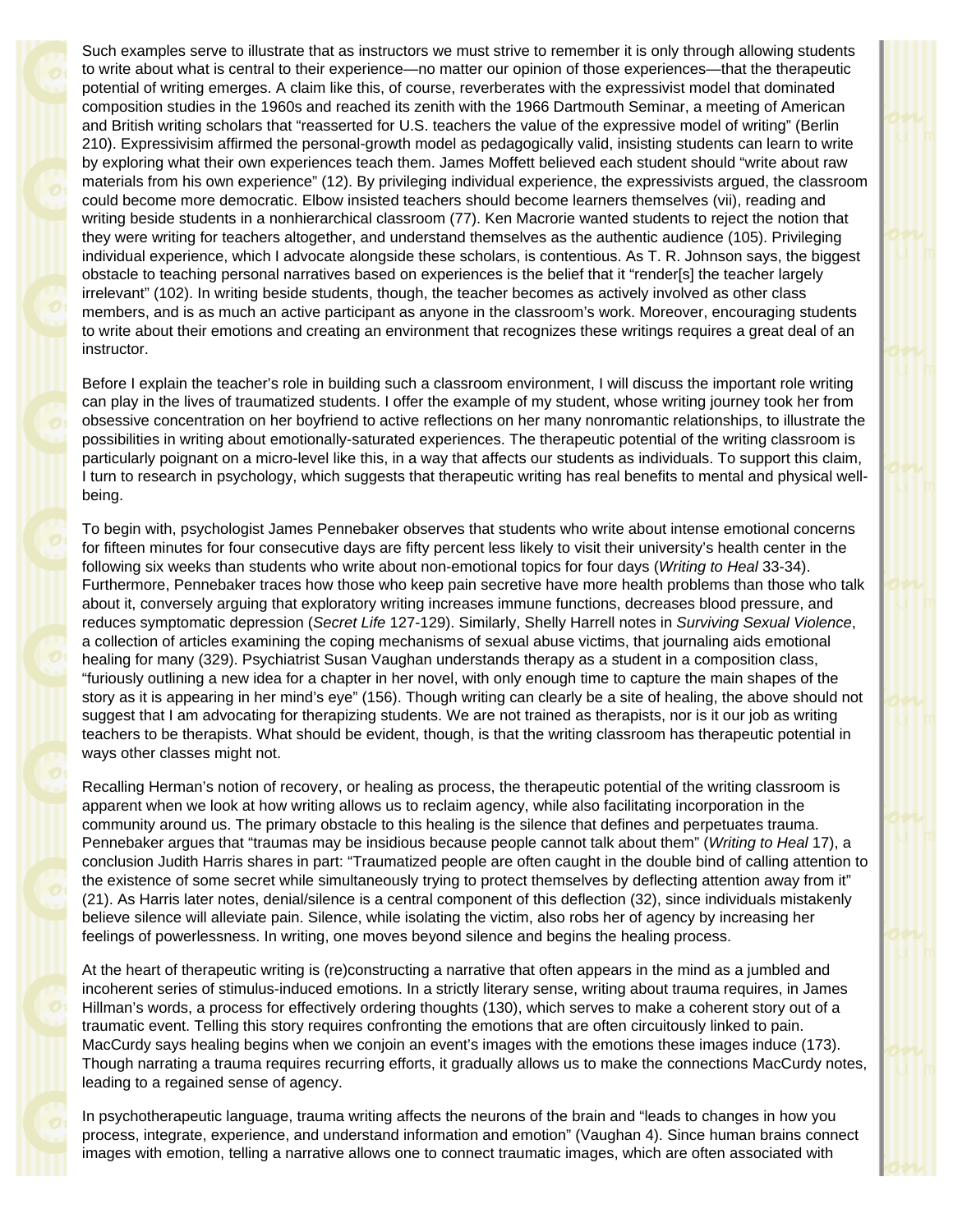pain, with feelings of liberation and empowerment instead, thereby transforming the neurobiological linkages that perpetuate trauma (Vaughan 44-46). This transformation of self-perception is more accessibly noted by Thomas Newkirk and T. R. Johnson. In a study of the performative aspects of student writing, Newkirk says writing about defining life experiences requires "a view of the self as fundamentally changeable" (15). Johnson believes writing becomes therapeutic when one can understand identity as the "self-as-changeful process" (97). Both statements recall Wendy Bishop's summary of therapeutic writing as looking at an experience in order to "tear out the stitching, reconsider the pattern, and construct my understandings anew" (132). All three comments confirm what Vaughan suggests: writing about pain is foremost concerned with transformation. If we apply Herman's conclusions, writing becomes therapeutic when it facilitates a transformation from helplessness to empowerment.

Writing is an act of authority, an act of reclaiming the power the vise-like grip of pain robs from us. As Pennebaker notes, writing about trauma allows writers to externalize an event, thereby detaching themselves from the experience (*Writing to Heal* 98), which buoys the authority of writers as owners, not subjects, of emotionally-damaging situations. "In providing us with an opportunity to integrate disparate elements of our autobiographies, all depth therapies such as psychoanalysis allow us to conquer the past and move toward the future with a new sense of mastery," Pennebaker says (*Secret Life* 159). Similarly, Vaughan argues that "[w]ith self-understanding comes autonomy" (159). Richard Miller also notes how this relationship manifests itself in writing, arguing that as individuals tell their stories they can overcome the power these stories hold over them (285). When our students write about trauma, they reclaim a sense of power by becoming agents of action and creation, rather than the acted-upon victims of trauma. In doing so, students begin to understand the writing process as one of empowerment, where they become authority figures by writing about events that no one else can (e.g., their own experiences), which the impersonal topics many students write about in traditional assignments do not encourage. What is perhaps most important in first-year writing pedagogy is not the finished products students create. Rather, we can guide students through the process of producing energetic, engaging, and intellectually-stimulating writing.

The second way Herman understands recovery, and another way we can understand the classroom's therapeutic potential, is "reconnection" with a larger community (155). Though trauma is almost always a social activity, the lasting pain of trauma frequently isolates the victim, who has suffered by the violence and/or silent witness of others. Additionally, the victim's feelings of pain, betrayal, or injustice can isolate her. Reversing this isolation, as Herman argues, is necessary to therapeutic coping. Pennebaker says that writing, as a social activity, automatically pulls one back to a larger community (*Secret Life* 125), echoing the claim of Jean Trounstine and Robert Waxler that writing reverses the tendency to focus on the "internal monologues and raw emotions that draw us away from compassion for and understanding of others" (227). In a discussion of the community-oriented setting of his Alcoholics Anonymous meetings, Michael Kleine says admitting his alcoholism allowed him to experience solidarity with those who had shared similar experiences (155). With these remarks in mind, we can readily agree with MacCurdy's conclusion that the communal nature of the classroom allows writing to be particularly therapeutic, as students connect their stories with those of others and overcome the "excruciating isolation that is a by-product of trauma" (177).

In my class, community-building has important instructional advantages, as student participation in discussion, peer revision, and research teams are core components. Writing that encourages community seems appropriate for a classroom composed primarily of first-year students and where cross-campus interactions encourage an interdisciplinary exchange of ideas. Though many classrooms produce vibrant communities, I was astounded at the pace of community-building once students began writing their stories and sharing them with each other. As participation burgeoned and students identified patterns among their own life experiences, the classroom fostered its therapeutic potential by drawing students into a community of self-exploring, yet outward-looking people, much resembling the citizens many of us hope the academy will produce.

## **The Classroom's Neglect**

While the classroom appeared to be flourishing, my personal life became increasingly turbulent. Three credit card companies had outstanding debts in my name, and collection letters and calls increasingly hounded me. One company insisted it would only consider "my" debts as fraudulent if I pressed charges against my father for identity theft, a step I was hesitant to take. During this time, students were writing a speech titled "Where I'm From." The assignment was to be modeled after Marie Bradby's book, *Momma, Where Are You From?* And asked students to outline the most important influences that had shaped who they were at present. When writing my speech, I knew it would be dishonest to students to sanitize my personal history. Being honest to students about my experiences meant a great deal to me as a teacher. In my speech, I told the story of my life, the authentic narrative I had until then been unwilling to take ownership of. The class heard my story and, in a very real way, became a community willing to acknowledge a painful experience that I was still in the process of confronting. Though I did not bring up my father's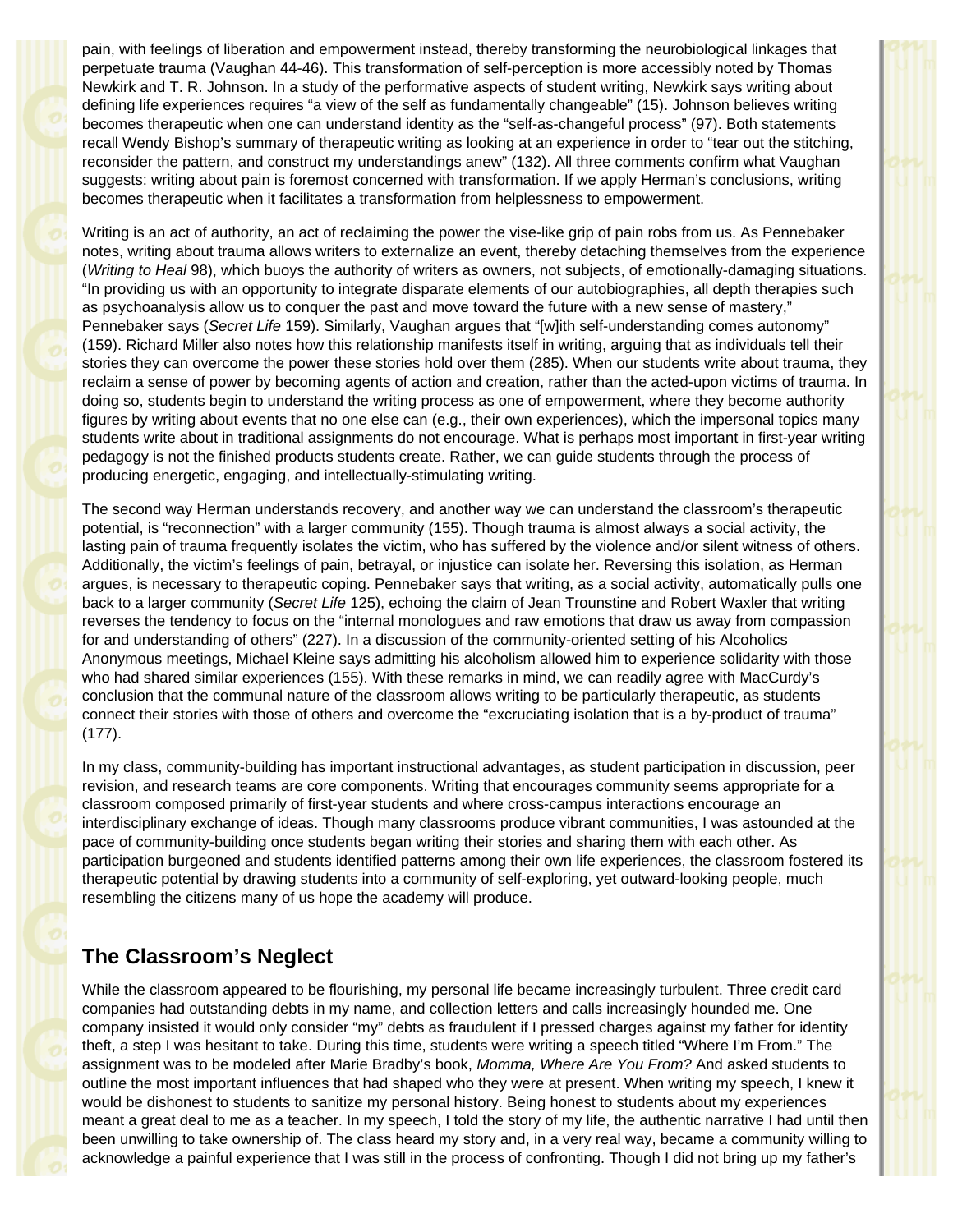actions again with these students, knowing that they had recognized my pain, at least momentarily, allowed me to regain a sense of empowerment and fellowship. Without this classroom, I might never have been able to tell others my story. These students became the very first people to hear me honestly tell where I was from. After writing my speech for class, I no longer blamed myself for my father's betrayal. It was, I realized, like my mother's death, something beyond rationalization, which might very well elide justification forever. But both events had influenced me in ways I was still discovering, and I had to claim them as part of who I was.

Creating an atmosphere to confront and overcome pain was, for me, essential to what it meant to be a teacher. I wondered whether other teachers shared this belief. How did other teachers construct formal assignments that encouraged therapeutic writing, while still focusing on the expectations of their writing programs? The answers I sought were not forthcoming. Though a rich body of research exists about therapeutic writing, few studies are engaged in the task of examining how this research can influence our classroom practices. Anderson and MacCurdy's 2000 *Writing and Healing*, an anthology containing essays on classroom applications, still remains one of the few texts seriously interested in pedagogical implications. It seems this potential has been largely overlooked in the composition classroom in recent years, despite an extensive interest in writing focused on personal growth during the twentieth century.

Inattention to the writing classroom's therapeutic potential is increasingly apparent. For the sake of simplicity, I focus only on FYC, the nearly universal course through which almost all students who study composition in higher education are introduced to academic writing. As I reflected on ways to emphasize empowerment and community, I surveyed the archived syllabi for the FYC class I was teaching. In these 413 syllabi, I found that only one in ten instructors highlighted either empowerment or community-building as central to the writing process. Even though syllabi do not provide a complete image of a course, they do provide telling images of how instructors understand the subjects they teach. Higher institutional levels are similarly inattentive to therapeutic possibilities in the writing classroom. Of the Writing Program Administrators' twenty-two 2014 learning outcomes for FYC, only two suggest a tenuous awareness that writing can be therapeutic. One outcome, which states that students should "[u]se composing processes and tools as a means to discover and reconsider ideas" ("WPA Outcomes"), could easily be aligned with the process of healing that occurs as students use writing to explore their sense of identity. The other outcome corresponds to community and expects students will "[e]xperience the collaborative and social aspects of writing processes" ("WPA Outcomes"). Both seem coincidental, rather than displaying an awareness of healing potential. As in the archived syllabi, institutionalized rhetoric in the WPA outcomes overlooks therapeutic transformations in the classroom.

However, in the last twenty years or so, many rhetoricians—though they have not necessarily been concerned with healing in the classroom—have lamented that predominant pedagogies distance the student from the self and others. Susan Miller's 1991 *Textual Carnivals*, for instance, explores how institutionalized composition typically seeks to produce writing and speaking in alignment with the "middle-class values of propriety, politeness, and cooperation" (7), ensuring that students who do not or cannot uphold these values will feel "displaced" (79). Nancy Sommers summarizes the influences of traditional academic discourse by saying, "I have been under the influence of a voice other than my own" (26). Distanced from her own identity, Sommers is forced to produce that "distant, imponderable, impersonal voice" required most frequently in academia (27). Richard Miller offers another perspective on academic writing, saying it is concerned with constructing and maintaining a voice that gives us very real, tangible rewards (satisfactory course marks, advancement on the tenure-track, etc.), rather than personal satisfaction (277-278), echoing Pennebaker, who says academic writing is really "concerned with status" (*Secret Life* 80). Nonetheless, as a field we have not changed in response to such criticism; learning outcomes for FYC still suggest composition instruction today is not concerned with empowerment or the shared act of establishing a community into which students can safely integrate themselves.

## **Praxis**

In considering ways to nurture empowerment and community-building, I turn to the expressivist model of composition instruction and discuss what we can adapt from that model in creating a writing-as-healing pedagogy. Journaling, popularized by Elbow as "free-writing" (4), is an important component of the expressivist model. Moffett, Macrorie, and Elbow all highlight the essential role of personal journaling. Whereas Moffett argues for explicit exploratory writing of the self, Macrorie and Elbow urge students to write about what is on their minds, whether it is self-exploring or not (Macrorie 38; Elbow 4). Either method is effective in eliciting student engagement and making the classroom emotionally accessible.

I believe the most effective use of this rather informal writing occurs at the beginning of class. Ten minutes of silence dedicated to continuous writing allows the classroom to become a site where students can count on regular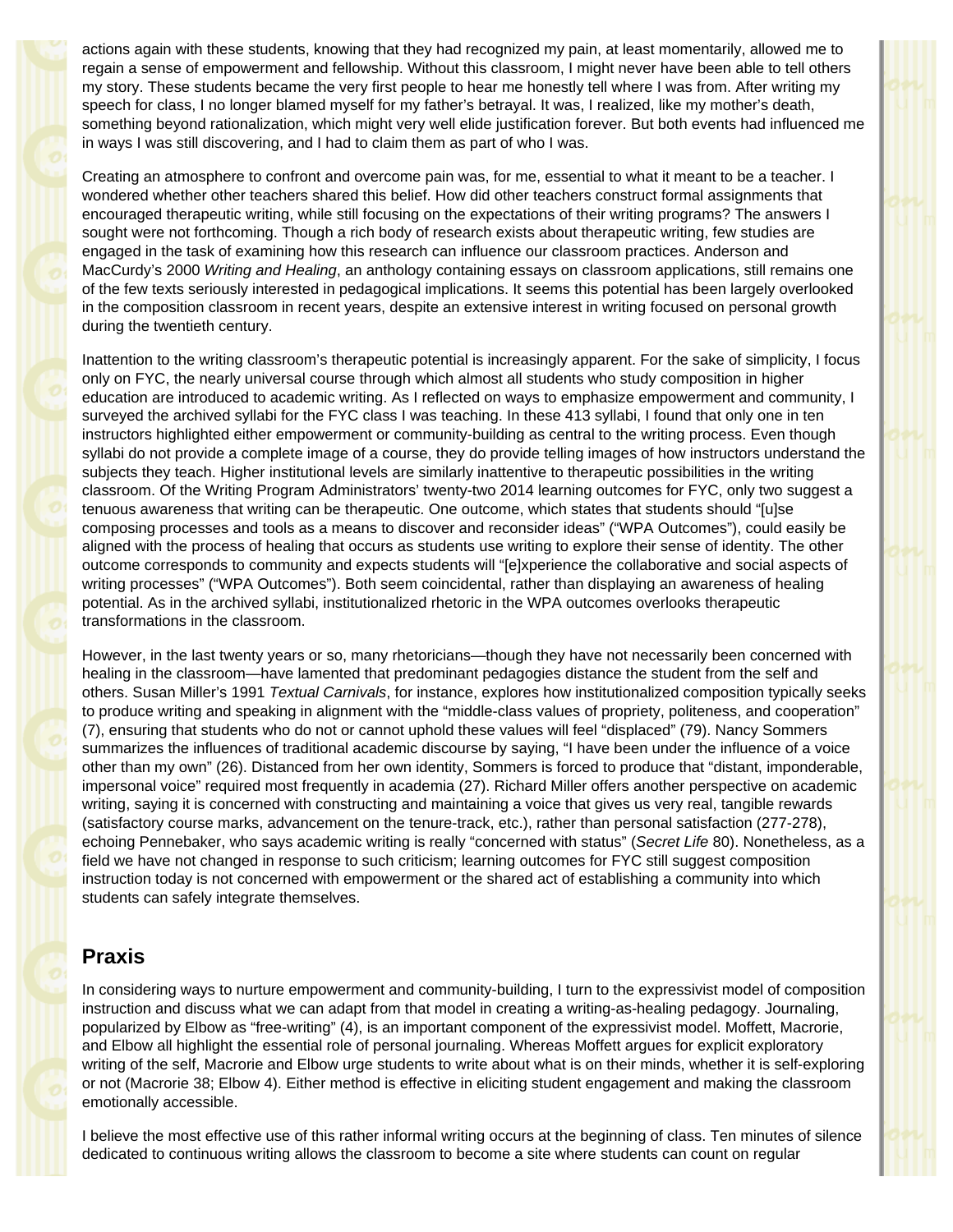reflection. While one-word prompts like loneliness, betrayal, happiness, or justice encourage students to write about issues preoccupying them, I sometimes provide a short quotation or question to encourage students to write about something that is on their minds using a common prompt: What was a recent situation you wish you could have changed? What has made you angry most recently? What is bothering you today? What is the most memorable event that has happened to you this week? Whom do you admire? Though these are open-ended questions, they encourage students to write about similar observations that they can share in small-group discussions and to reflect on ideas they might bring up in large-class discussions. Students keep these writings together in journals, allowing them to explore motifs that occur frequently.

The first time we began writing these open-ended journals, I was surprised how many students wrote about the same motif many times. My own writings oscillated frequently between anger at my father's actions and sorrow over my mother's death. One student wrote often about being bullied as a child because he was a Sikh. Another wrote about the challenges of adapting to college life with a hearing disability. Yet another wrote about the challenges of her coursework, how she was devastated with the scores her seemingly futile efforts were earning in her biology and chemistry classes. In each of these four cases, obvious motifs presented themselves in writing, motifs suggestive of larger concerns and, sometimes, lasting wounds.

Unlike Elbow, who believes these writings should never be evaluated, discussed, or commented on (4), I think collecting these journals and reading them on a daily basis is important. First, collecting them daily shows students you care enough about what they have to say to acknowledge each piece of writing. Second, collecting them frequently allows the teacher to make a comment on all entries while they are fresh in the students' minds. Reading these journals and providing one comment apiece does not take much time. Providing a positive comment or a question for further thought shows students what they have said is important and empowers them in a way that ignoring their journals would not. Reading journals this often also allows teachers to become active participants in the community in a more personalized way. As the expressivists noted, another benefit of seeing these journals frequently is our ability as instructors to encourage students to explore certain topics more fully in longer, formal papers, which are often the crux of FYC courses. Moffett, for example, believes these writings will motivate students to write more (12). I agree with him, and I frequently set aside class time for examining our journals, during which time we mark entries that we would like to explore further in formal papers.

While the expressivists were primarily concerned with writing that facilitated personal growth, I want to take an additional step in advocating for writing that empowers. John Dixon, for instance, urges writing that creates "knowledge that helps the pupil perceive himself" (11), much like Moffett, who attempts to define growth as a "movement from the center of the self outward" (59). Dixon's outcome is unsatisfactory in that, as this paper suggests, empowerment requires a transformation of self-perception. Victims of trauma frequently perceive themselves as worthless, used, or powerless against the forces around them. This perception is the victim's reality, and therapeutic writing requires a transformation of this self-perception, not a confirmation of it. Given current research, Moffett's definition actually seems counterfactual, for growth through writing requires an inward movement through a series of confrontations in delving into a trauma with determination and repeated efforts. It is only through looking inward that healing occurs and, paradoxically, one can begin to look outward.

In my FYC classroom, students write four formal papers, each requiring more stylistic sophistication, secondarysource integration, and higher-order thought and analysis: (1) the profile paper requires students to identify a topic of importance to them and interview someone who shares a point of intersection with that topic, after which students write a piece profiling their interviewee; (2) the personal narrative requires students to recreate and explore the significance of a defining moment in their lives; (3) the analysis paper requires students to reflect on an experience and, by employing explicit criteria, evaluate their behavior during this experience, which they illuminate by utilizing secondary source information to provide context or background information; and (4) the research paper requires students to explore a topic of significance to them and write a research-supported piece defending an arguable thesis. In most cases, the topics increasingly focus on ideas that have been most present in the daily journals, as students feel more authoritative as writers and are willing to write formally about their own experiences. Almost all students who repeatedly write about painful experiences in their journals examine a related topic in their research papers. The Sikh student who was bullied, for instance, wrote about institutionalized discrimination against Sikhs and Muslims in airport screenings; the student with a hearing disability examined the university's policies on accommodating and aiding disabled students; the student struggling in her classes explored whether her lifelong goal to attend medical school was worth it (by the final presentation of her research, she decided it was).

The semester during which I first noticed the therapeutic potential of the classroom, I strove to create a different environment, one in which I firmly believe healing began to take place. As I wrote—time and time again—about my mother's death, I gradually became empowered enough to talk about it for the first time, initially with students and eventually with friends and colleagues. Many were shocked to learn of her death, for I had never before mentioned it.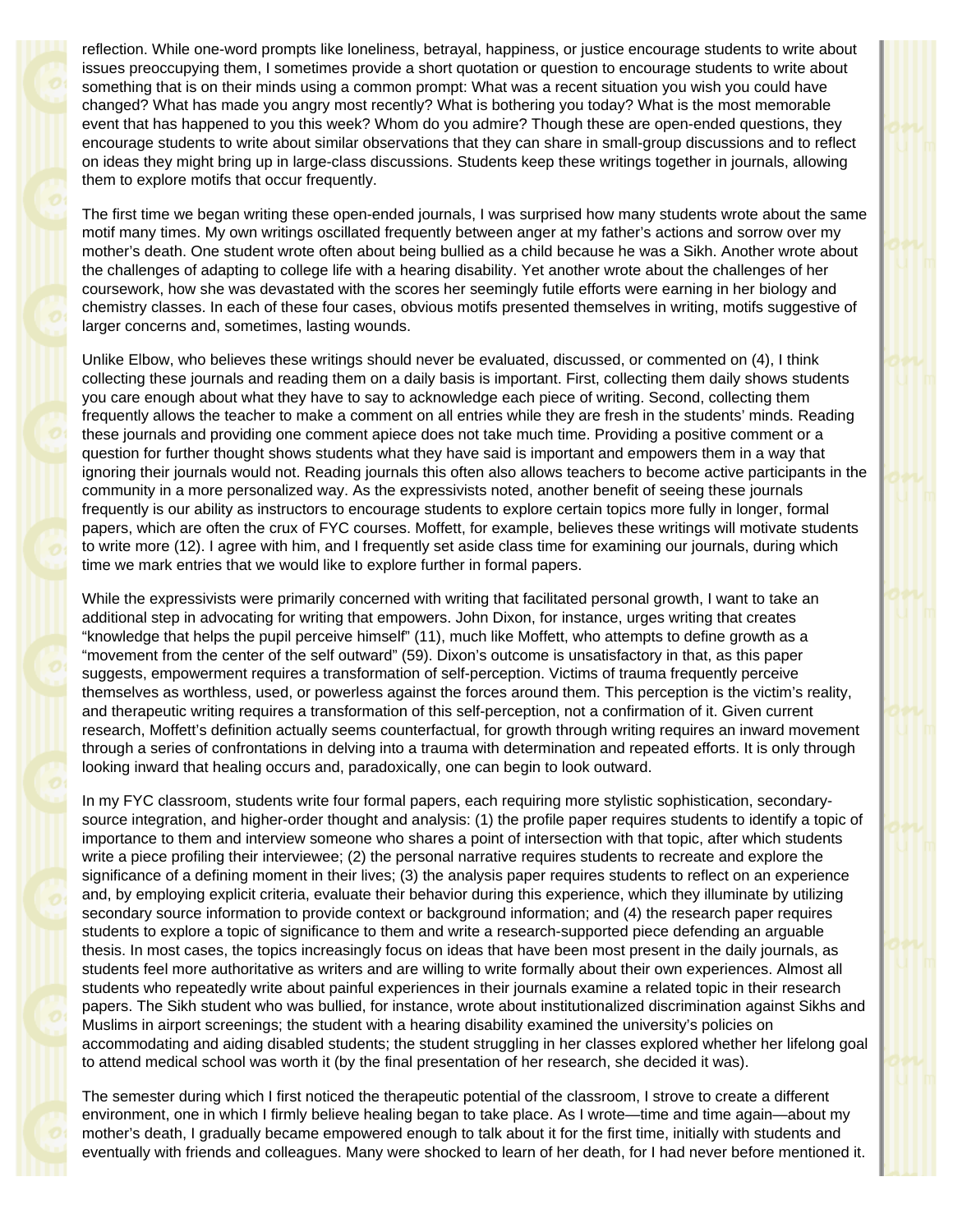Students, too, began discussing their wounds in class. In the writing journals that accompanied formal papers, they explained that writing about painful experiences allowed them to look at these events in new ways. I hope the authority they affirmed in these reflections still allows them to confront their pain. At the end of the semester, I asked students to address how they understood the classroom community that semester. All twenty students, in fact, affirmed that it was important to their in-class experience, many noting how the community not only allowed but also encouraged them to express their thoughts. Some noted how peer responses to writing and discussion allowed them to understand life events and themselves in new ways. Our shared experience of writing about and telling our life stories, some of which were painful, allowed this to happen.

Despite what I believe are the obvious benefits of encouraging healing in the classroom, many challenges confront instructors who take up such a task. As MacCurdy points out, incorporating the personal in a course's major projects could be misunderstood as a mandate that every student produce essays of a deeply personal nature (190). As educators, though, we can only create the opportunity for students to explore their wounds if they wish. Some instructors fear that encouraging students to revisit past traumas is ethically questionable, believing the emotions associated with particularly painful events might encourage suicidal ideation or self-mutilation in students who begin a task they are unprepared for emotionally. As Guy Allen notes, though, students rarely write about experiences they cannot handle emotionally (273), so the risk that writing will encourage self-harm is minimal. Other teachers are hesitant to read emotional pieces, as some of the topics students elect to discuss put instructors in a precarious situation bifurcated by their legal obligation to report dangerous behaviors/thoughts and their personal obligation as confidants. Instructors almost always notice indications of self-harm, however, long before students are comfortable enough to write about it. Those teaching in a healing classroom, though, should be prepared to speak with university officials or counselors if students write about harming themselves or others.

Additionally, feedback on emotional writing requires a response displaying sensitivity and acknowledgement on the instructor's end, which, as Linda Brodkey has proven with her well-known "Literacy Letters," instructors can be hesitant to provide. As such, a final note is in order regarding our pedagogical response to such writing. As therapists have demonstrated, writing allows individuals to heal most fully when they can express themselves "without interruption or judgment" (Harrell 329). If we wish our pedagogies to be both instructive and therapeutic, our dilemma as instructors is in providing feedback that helps improve writing while still empowering students. Though a thirdperson research paper examining airport discrimination might seem more peripheral to trauma than journal entries about bullying, I believe both assignments facilitated healing through empowerment and re-establishing community ties, for in each case the student felt safe enough to share his experiences with his peers. In fact, the student later noted that the research paper, by exploring what he considered to be insistent bullying at a national level, was the most fulfilling piece he wrote all semester. Even the formal papers that initially seem peripheral or sometimes unrelated to wounds, then, require conscientious feedback.

It can be difficult to assign grades to papers that you know, either from journals or discussions, deal with topics derived from traumatic or extremely painful experiences. The first time I offered students the option to write about painful experiences in the personal narrative, for example, I read a paper examining how the writer and her mother had escaped a vicious stepfather and his emotional and physical abuse. The paper was poignant, but it failed to meet many of the assignment's learning outcomes.

Because of situations like this, I often send electronic feedback to students a day before returning actual papers. This initial feedback is brief, but includes highlighting strengths, pointing out areas where papers are strongest, and mentioning a few areas that could be strengthened in very specific ways. Not giving a grade at this point allows students to receive feedback as formative and evaluative, but not linked to a specific grade—i.e., a perceived judgment. These comments are also included in part on the papers I return the next day. I put no actual grade on the paper itself, but include a separate rubric on which I have reproduced learning outcomes and assign points accordingly. After passing back papers, I immediately note that my evaluations are of the papers as artifacts of students' development, not of life experiences. Furthermore, I try to emphasize *evaluation* not *judgment*, a task that is easier to theorize about than practice. Ordinarily, I keep a private grading journal, where I can reflect while grading particular pieces using a text-dictating device, which allows me to journal and grade simultaneously. A grading journal helps me ensure that my process for producing feedback remains focused on evaluating papers in relation to empirical learning outcomes rather than becoming an idiosyncratic, emotional reaction to particular pieces.

But if we are committed to the dialogic conversation about healing, as I have suggested, our responsibility can extend beyond grading to processing our own trauma in the classroom community we create. In my own writing, I was far less willing than my students were to address what had replaced my mother's death as the most painful moment in my life. While I was more willing than I had ever been to write and talk about my mother's death, I was still reticent about discussing the details surrounding my stolen identity. Many of my colleagues knew my identity had been stolen, but none knew about the familial complexities in which this event was wrapped. The people to whom I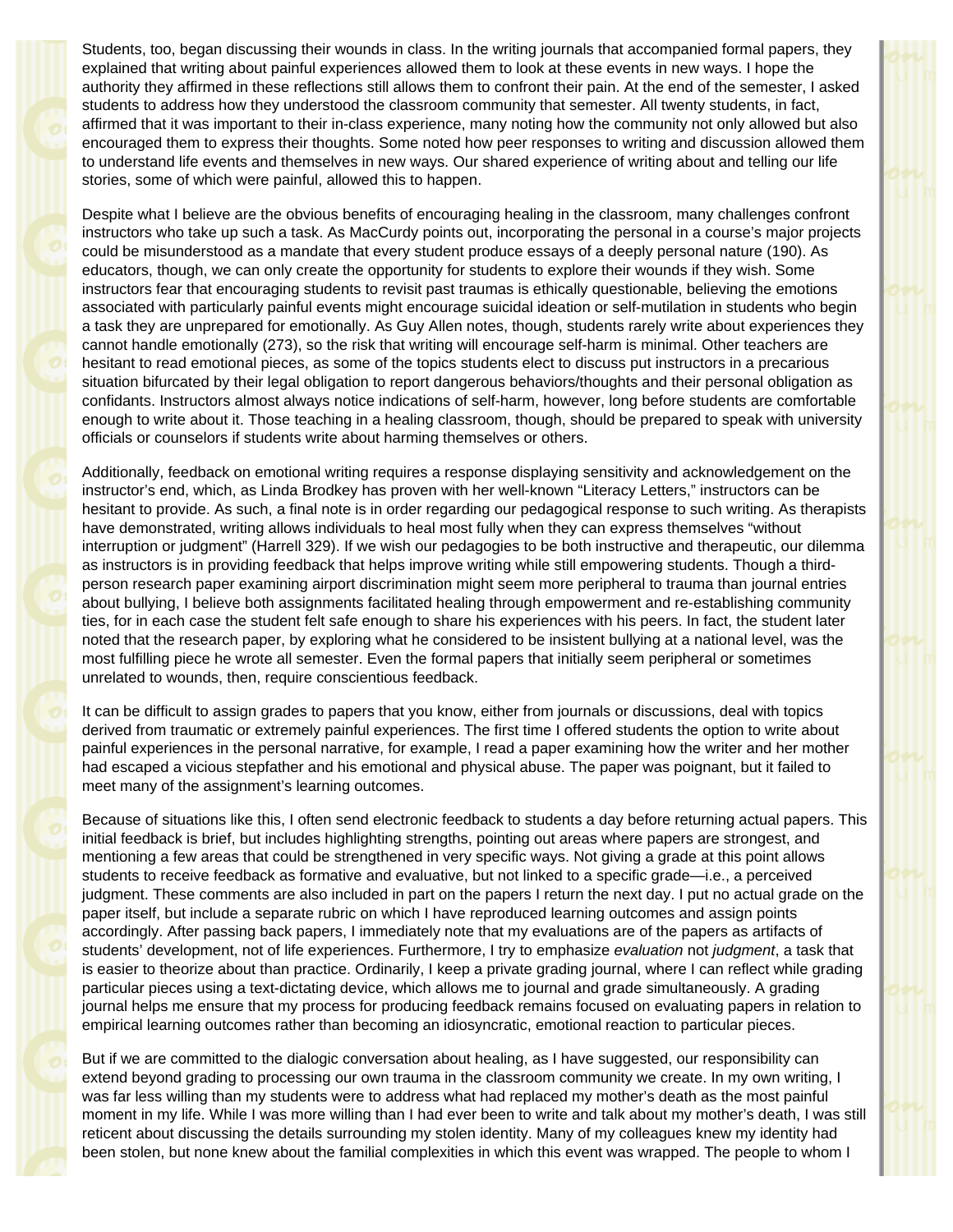told my story most honestly were the complete strangers working at national credit bureaus and the creditors who wanted their debts settled, and I was only honest with them because necessity required it. As the semester progressed, however, I grew more comfortable with talking about what was happening outside the classroom.

Our pedagogies are constantly under threat of criticism. Theories like feminism, eco-criticism, Marxism, and postcolonialism have challenged traditional writing instruction with what are, for the most part, valid criticisms of the ideologies imbued in these institutionalized pedagogies and the language policies they maintain. In conclusion, I must note that I do not desire to pose another radical intervention in our ever-evolving pedagogies. I am not advocating reconstructions of our classrooms as therapeutic centers where instructors play the role of untrained counselors. What I seek, however, is to encourage a classroom that creates and sustains a site of personal dialogue in which students and their instructors can choose to approach, explore, discuss, and narrate the unspoken pain of their lives. Not all instructors will be willing to redesign their writing classrooms like this. Nevertheless, I hope this article calls attention once again to the important role empowerment and community-building can play in the classroom, and how understanding the healing process can inform how we teach transferrable writing skills. Writing that facilitates healing also encourages students to find their own voices as writers, while challenging them to address larger contexts and more global concerns in productive ways.

## **Works Cited**

- Allen, Guy. "Language, Power, and Consciousness: A Writing Experiment at the University of Toronto." *Writing and Healing: Toward an Informed Practice.* Eds. Charles M. Anderson and Marian M. MacCurdy. Urbana, IL: National Council of Teachers of English, 2000. 249-90. Print.
- Anderson, Charles M., and Marian M. MacCurdy, eds. *Writing and Healing: Toward an Informed Practice.* Urbana, IL: National Council of Teachers of English, 2000. Print.
- Berlin, James. "Writing Instruction in School and College English, 1890-1985." *A Short History of Writing Instruction: From Ancient Greece to Twentieth-Century America.* Ed. James J. Murphy. Davis, CA: Hermagoras, 1990. 183- 220. Print.
- Bishop, Wendy. "Teaching Lives: Thoughts on Reweaving Our Spirits." *The Spiritual Side of Writing: Releasing the Learner's Whole Potential.* Eds. Regina Paxton Foehr and Susan A. Schiller. Portsmouth, NH: Heinemann, 1997. 129-35. Print.
- Bradby, Marie. *Momma, Where Are You From?.* New York: Scholastic, 2000. Print.
- Brodkey, Linda. "On the Subject of Class and Gender in 'The Literacy Letters.'" *College English* 51.2 (1989): 125-41. Web. 28 Feb. 2014.
- DeSalvo, Louise. *Writing as a Way of Healing: How Telling Our Stories Transforms Our Lives.* Boston: Beacon, 1999. Print.
- Dixon, John. *Growth Through English: A Report Based on the Dartmouth Seminar 1966.* Reading, England: National Association for the Teaching of English, 1967. Print.
- Elbow, Peter. *Writing Without Teachers.* 1973. New York: Oxford UP, 1998. Print.
- Harrell, Shelly P. "Writing Your Way to Peace and Power: Empowerment Journaling as a Pathway to Healing and Growth." *Surviving Sexual Violence.* Ed. Thema Bryant Davis. Lanham, MA: Rowman & Littlefield, 2011. 328-48. Print.
- Harris, Judith. *Signifying Pain: Constructing and Healing the Self Through Narrative.* Albany: State U of New York P, 2003. Print.

Herman, Judith Lewis. *Trauma and Recovery.* New York: Basic Books, 1997. Print.

- Hillman, James. "Healing Fiction." *Jungian Literary Criticism.* Ed. Richard P. Sugg. Evanston, IL: Northwestern UP, 1992. 129-38. Print.
- hooks, bell. *Teaching to Transgress: Education as the Practice of Freedom.* New York: Routledge, 1994. Print.

Johnson, T.R. "Writing as Healing and the Rhetorical Situation: Sorting out Plato, Postmodernism, Writing Pedagogy,